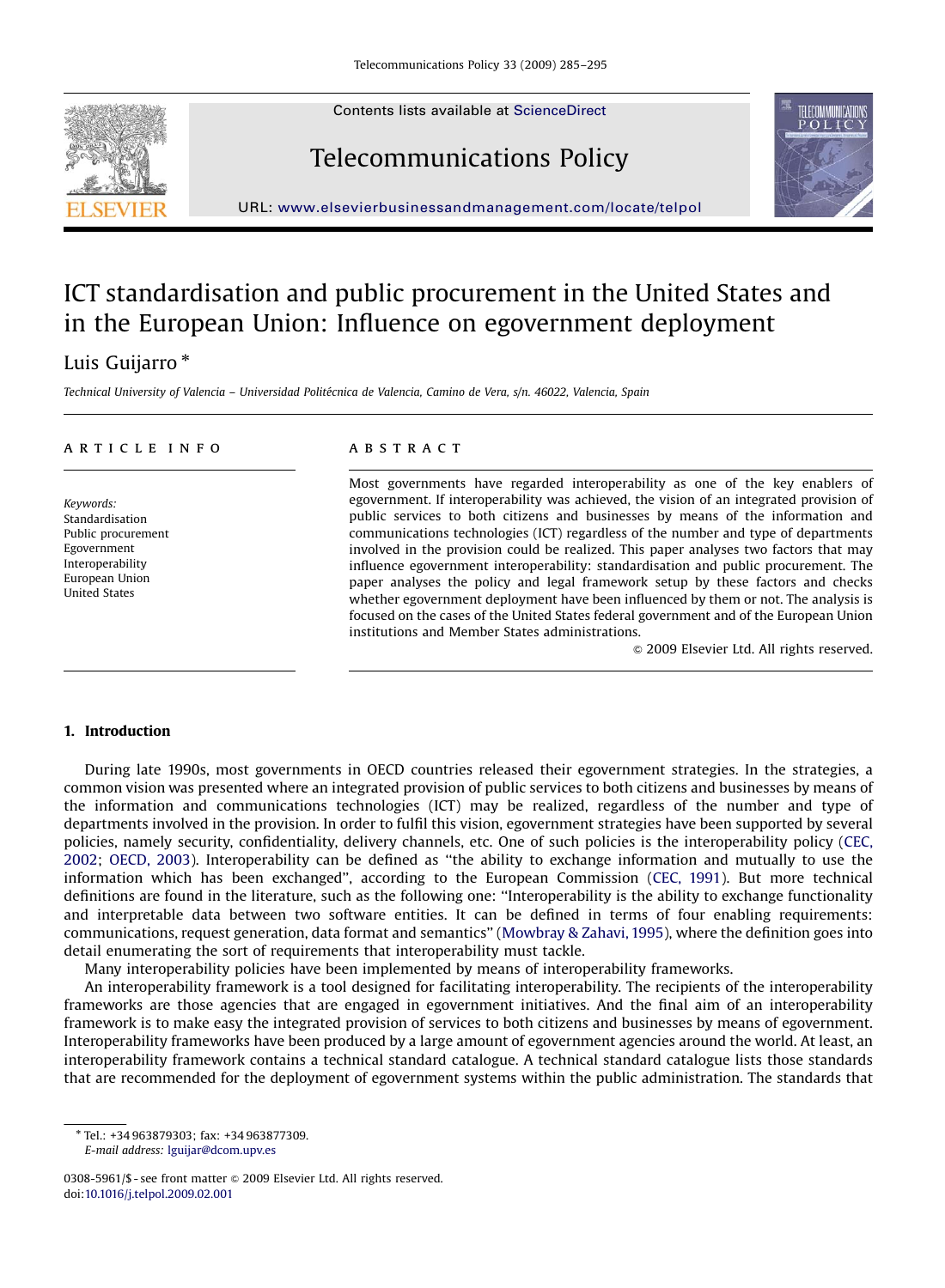can be incorporated in some catalogues are required to be developed by standardisation bodies, but other catalogues do include any standard which has wide market acceptance. [Guijarro \(2005\)](#page--1-0) discusses thoroughly this issue. In addition to the technical standard catalogue, some interoperability frameworks also state policies, guidelines and best practices.

This paper investigates how egovernment interoperability policy implementation relates to the context of broader government policies. The paper focuses on two policies: standardisation policy and public procurement policy. The rationale of the analysis undertaken through the paper is the following. Firstly, interoperability frameworks are used to select those standards that are to enable interoperability between egovernment systems belonging to different departments in one or more public administrations. Each country defines the requirements on the standards through their standardisation policy. Therefore, the standardisation policy is expected to influence which standards select and are recommended in an interoperability framework. And secondly, interoperability frameworks usually guide public procurement in the area of egovernment systems and service deployment. Specifically, the standards that are recommended or mandated by an interoperability framework are usually referred to in contract documents when governments procure themselves with ICT systems. Since public procurement regulations regulate how technical specifications are set out in contract documentation, it is expected that the support of interoperability frameworks to the procurement procedures would be aligned to the regulations.

Based on the above rationale, the paper analyses the cases of three public administrations that have been very active in egovernment deployment. The three cases are the federal government of the United States (US), the European Union (EU) institutions and the UK government. For each case, both the standardisation policy and system, and the public procurement policy and practice are described. From this description, some factors that may influence the interoperability frameworks are identified. Finally, the identified factors are compared against the current practices in the use of the interoperability frameworks.

The paper is structured as follows. In Section 2, the research methodology is described. In Section 3, the standardisation and public procurement policies that both the US and the EU have developed are described and compared<sup>1</sup> and the influence that these policies may have on egovernment deployment is explained. In Section 4, the use of interoperability frameworks by the US federal government, the EU institutions and the UK government is described. In Section 5, the expected influence of the standardisation and public procurement policies is checked against the actual practices in egovernment deployment in both scenarios, the US and the EU. Finally, conclusions are drawn.

The paper is focused on the influence on egovernment deployment. Nevertheless, the conclusions can be applied to the specific context of telecommunications systems and services deployment. This statement is based on two reasons. Firstly, interoperability frameworks encompass issues, among others, at the network and interconnection level, where telecommunications lie. And secondly, public administration telecommunications are currently managed by many governments as an asset within the egovernment strategy.

#### 2. Methodology

The research that has been conducted is quality-oriented. The process of the research has progressed in the interpretation of the reality by means of an iterative collection and analysis of data and of building of the research hypothesis ([Hernandez-Sampieri, Fernandez-Collado,](#page--1-0) [& Baptista-Lucio, 2006\)](#page--1-0).

The data collection method used in the research is of the non-standardised type, and it basically consists of analysis of contents of written documents. The documents are mainly the official documents that each organisation under analysis has published through their official web sites. This fact could pose problems for the research validity, because of the biased source of data. However, the author would argue that, although relying on a unique channel of information dissemination is not the best scenario, the documents are produced by the different actors involved in the area under research. Indeed, documents on egovernment that are relevant for our research have been produced by the following three different actors:

- Legislative bodies, e.g. the House of Representatives in the US and the European Parliament in the EU.
- Executive bodies, e.g. the Office of Management and Budget in the US and the European Commission in the EU.
- Technical departments, e.g. the Federal Enterprise Architecture (FEA) Project Management Office in the US and the  $IDABC<sup>2</sup>$  Unit in the EU.

The above actors reflect different perspectives over the problem under study, which is egovernment interoperability, and their documents reflect the consensus among the different stakeholders that share the respective perspective; for instance, IT industry interests are taken into account by the documents elaborated by the technical departments, which usually conduct public consultations on the issue.

 $<sup>1</sup>$  As far as the standardisation and the public procurement are concerned, the UK is constrained by the EU legal framework.</sup>

<sup>2</sup> IDABC stands for Interoperable Delivery of European eGovernment Services to public Administrations, Businesses and Citizens.